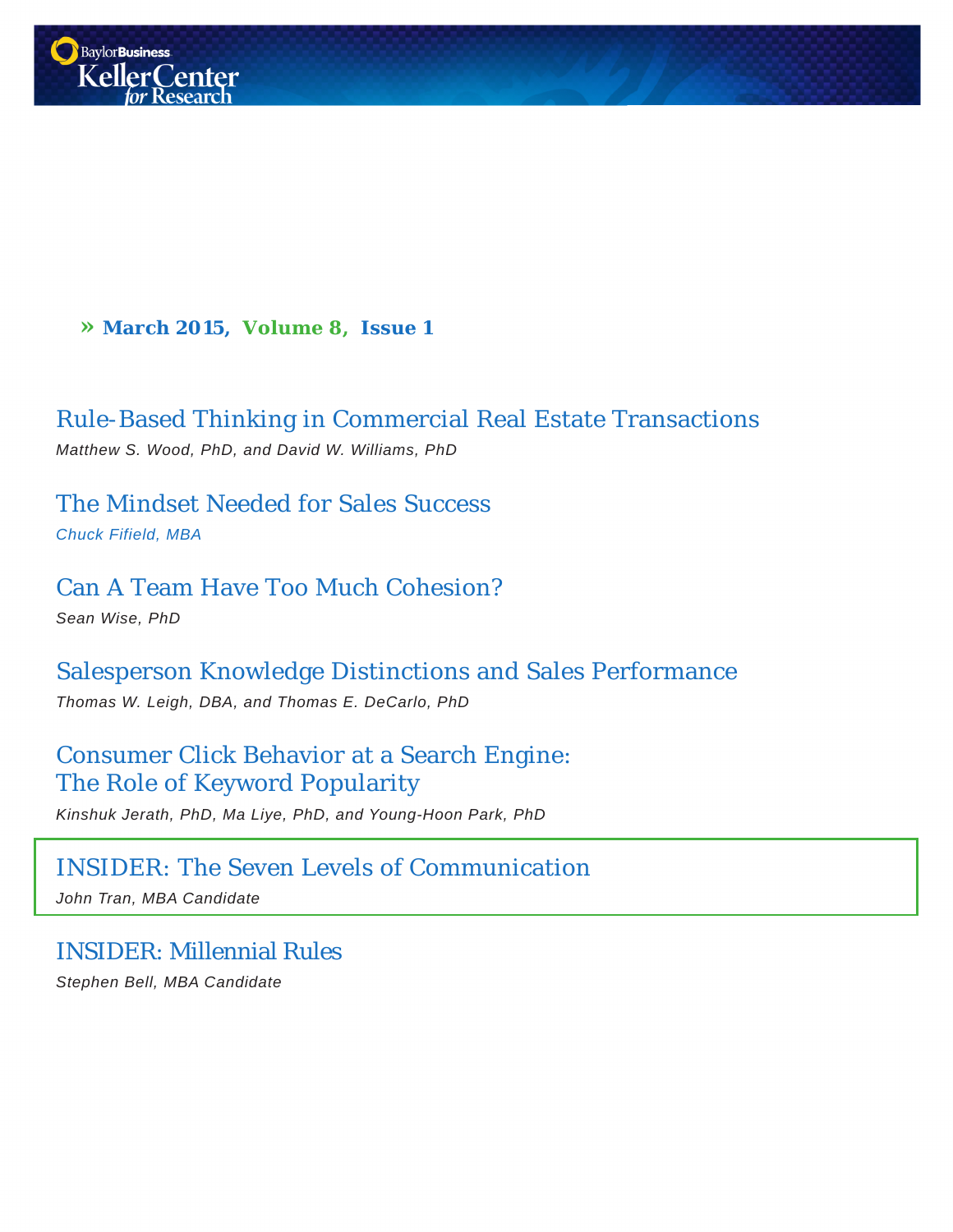# **INSIDER: The Seven Levels of Communication**

*John Tran, MBA Candidate*

"In the old days, the only way to get business was coldcalling, door-knocking, and other ways to 'market to strangers.' Everybody spent time and money trying to attract and close people they'd never met. In the Generosity Generation, we can spend our time, energy, effort, and money on people we actually like and trust. In the end, those are the ones who are most valuable to our business." (Maher 2014)

Michael J. Maher, the author of *The Seven Levels of Communication*, is known as, *North America's Most Referred Real Estate Professional*, and also as the founder of the Generosity Generation. The author describes the generation preceding the Generosity Generation as the *Ego Era*. In the *Ego Era*, sales



professionals traditionally marketed to customers and consumers through advertisements and self-promotion. The author argues that traditional mass marketing is no longer effective. *The Seven Levels of Communication* emphasizes the power of reciprocity, and that genuinely wanting to serve others will eventually lead to financial and other meaningful gains. The book follows the fictional journey of a real estate agent named Rick Masters as he becomes a member of the *Generosity Generation* and grows his business beyond what he had ever imagined.

### **THINK POINT #1: The Seven Levels of Communication**

A communication pyramid's structure is such that as a real estate agent moves up the pyramid, he or she will have more of a significant impact and the client relationship will grow stronger. Advertising, direct mail, and electronic communication comprise the bottom three levels of the pyramid, or what is known as the informational zone. Real estate agents and sales professionals should use this zone when wanting to *inform, confirm, or update* their clients. Phone calls, events and seminars, and one-on-one meetings make up the top three levels of the pyramid, known as the influential zone. Professionals should utilize this zone when wanting to *influence, convince, or sell*.

The middle level of the pyramid involves communication through handwritten notes. In the book the author introduces the concept of POWER notes: Personal, Optimistic, Written, Effective, and Relational notes that help build relationships with clients and get responses. There are 7 steps to an effective POWER Note: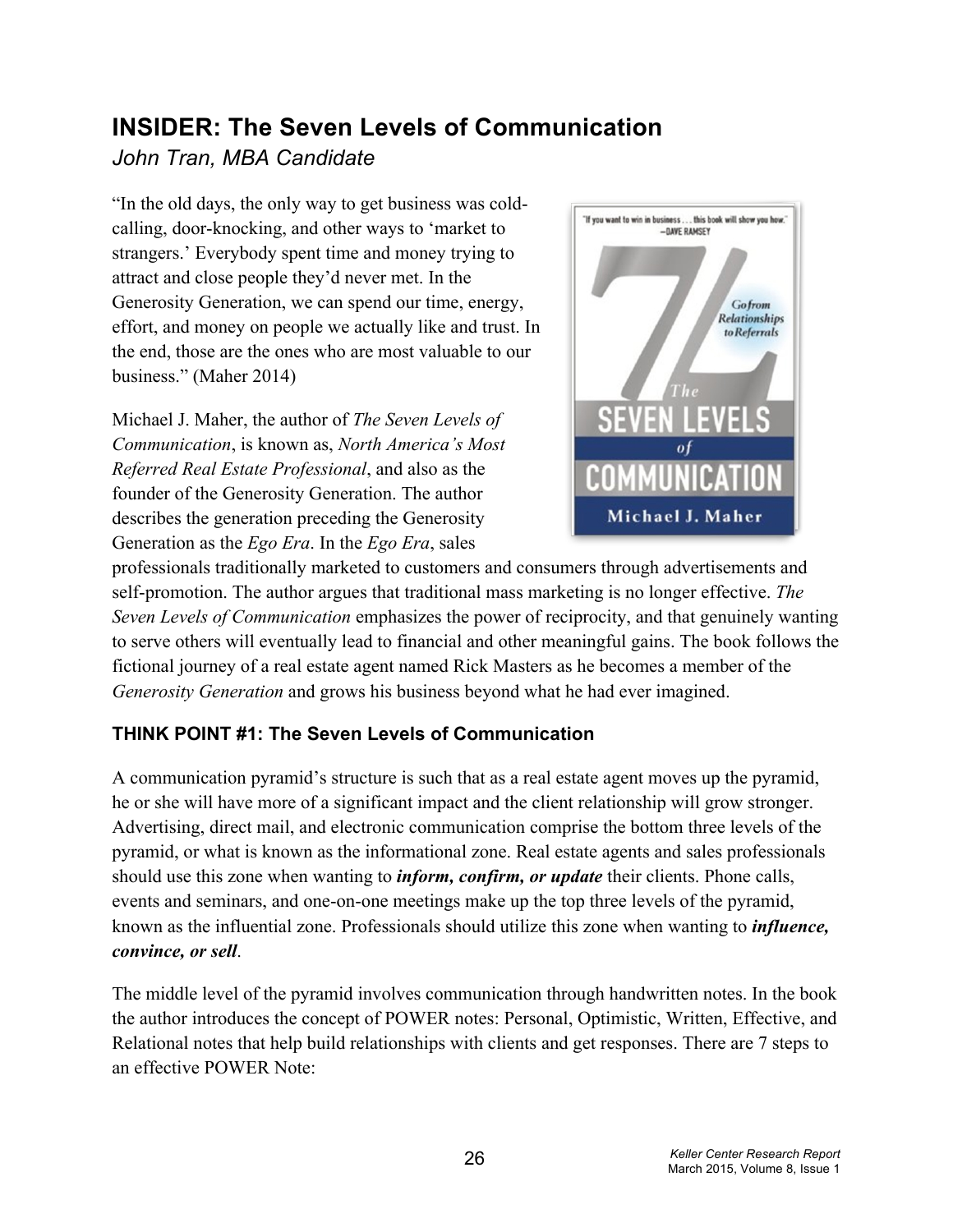- 1. Use unbranded cards with a symbol or monogram that represents you. Remember, it is a personal note.
- 2. Write with blue ink which looks original and positive.
- 3. Emphasize the word "you" as much as possible and avoid words "I", "me", and "we." You may use "we" when speaking in terms of the person you are writing and yourself, such as "we make a great team."
- 4. Be specific in your praise. Identify and acknowledge a characteristic, a talent, and/or a unique quality.
- 5. Leverage the *power of positive projection*. Identify a personal characteristic you want to improve and express respect for others who possess that quality (happiness, wealth, balance, etc.)
- 6. Write rightly slope text slightly upward from left to right. Read Rodgers' book, *Your Handwriting Can Change Your Life.*



7. Use a P.S. as a call-toaction: Ask the recipient to take action such as emailing or calling.

Real estate professionals can write POWER notes to anyone and everyone, whether they are in their network or not. POWER notes serve as an effective call-toaction that will help a sales professional generate responses, build relationships, and grow business.

urce: Maher (2014)

#### **THINK POINT #2: Utilizing Your Network**

Maher argues that a real estate professional's network can be a bigger source of business than originally considered. The National Association of REALTORS® estimates that on average, an individual will move once every five years. If you have a network of 150 people, 30 people will be moving each year. If a real estate agent completed 30 transactions in 2013, he or she would be in the top 10% of realtors in the United States. If each individual moving that year bought and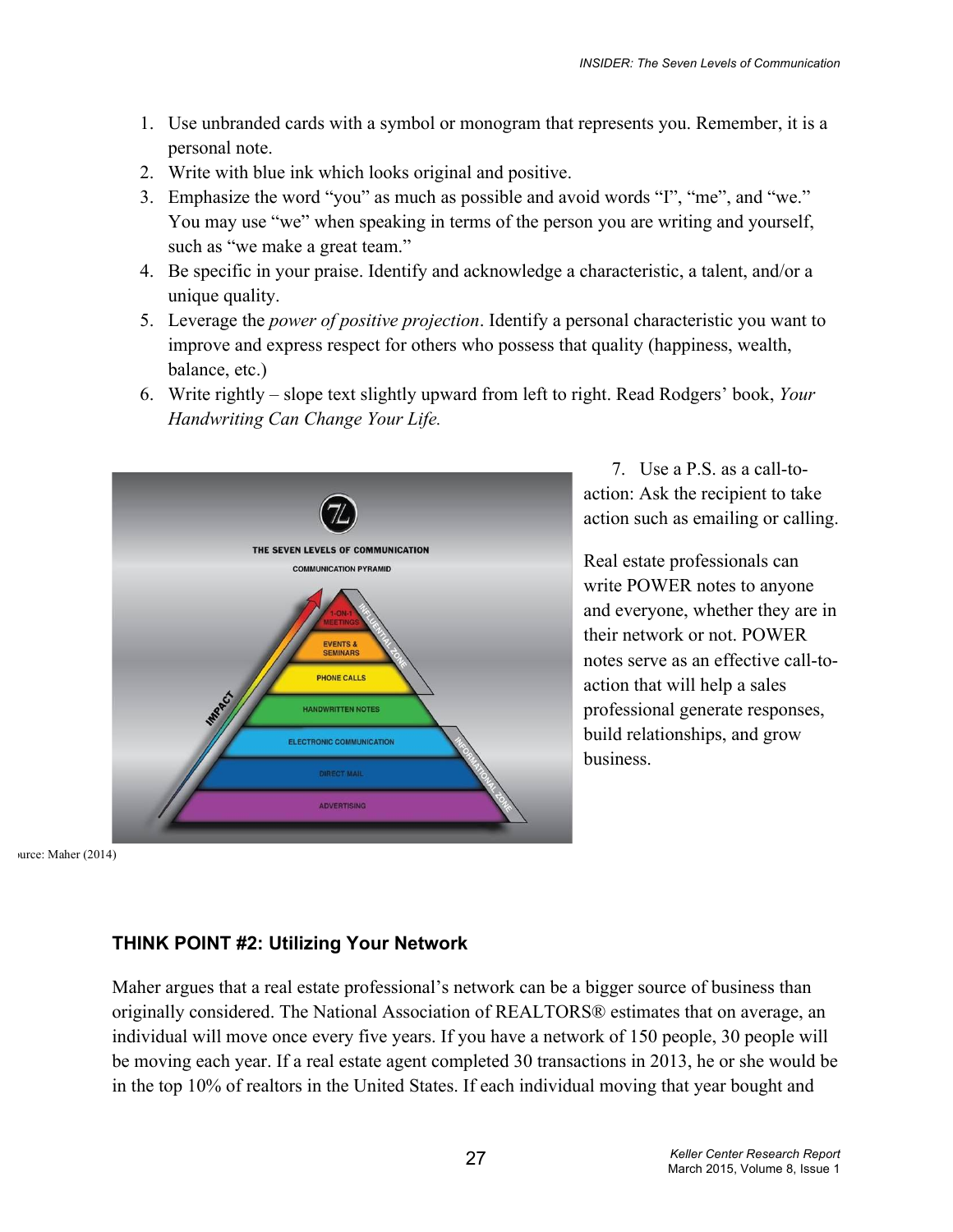sold property, that would equate to 60 transactions a year from a network of 150 clients. Maher continues to elaborate on the importance of a network by stating that the average wedding has 250 guests. If a network consisted of 150 clients, where each client is only connected to 150 other individuals, the number of people in your network and who they are connected to equals 22,500. These 22,500 individuals are now your Community, and as a real estate agent, 20% of those individuals plan on moving once every 5 years. That's 4500 people in your community who are moving, and 9000 potential transactions available to a real estate agent, all from a network of just 150 clients.

The Communication Pyramid is a great way to reach out to all of the members in your community, especially leveraging POWER notes to the top levels of the communication pyramid. A way for sales professionals to further impact their network is by understanding the four behavioral styles – DISC:

D – Dominance. Individuals who are straight to the point, usually driven, fast-paced, efficient, and brutally honest. They do not like long explanations: they prefer the bottom line.

I – Influence. I's love to socialize and are usually outgoing, friendly, energetic, and emotional. I's are the life of the party.

S – Steadiness. An S is dependable, s/he loves to nurture and lives to please others. S's prefer predictability and security over spontaneity.

C – Compliance. C's are perfectionists who expect everyone to comply with the rules, they crave order and process.

Maher shared a poem entitled, The DISCovery:

Smile like Everyone's an I,

Care like Everyone's an S,

Prepare like Everyone's a C,

And Sell like Everyone's a D.

Sales professionals who genuinely understand the four behavioral styles and adjust their methods of communication accordingly do a better job of building trust with their clients, and trust leads to deeper relationships with more referrals.

## **THINK POINT #3: Self Help**

*The Seven Levels of Communication* focuses on improving one's self in order to better serve others. Maher uses the acronym LIFE to further illustrate his points on the value of self